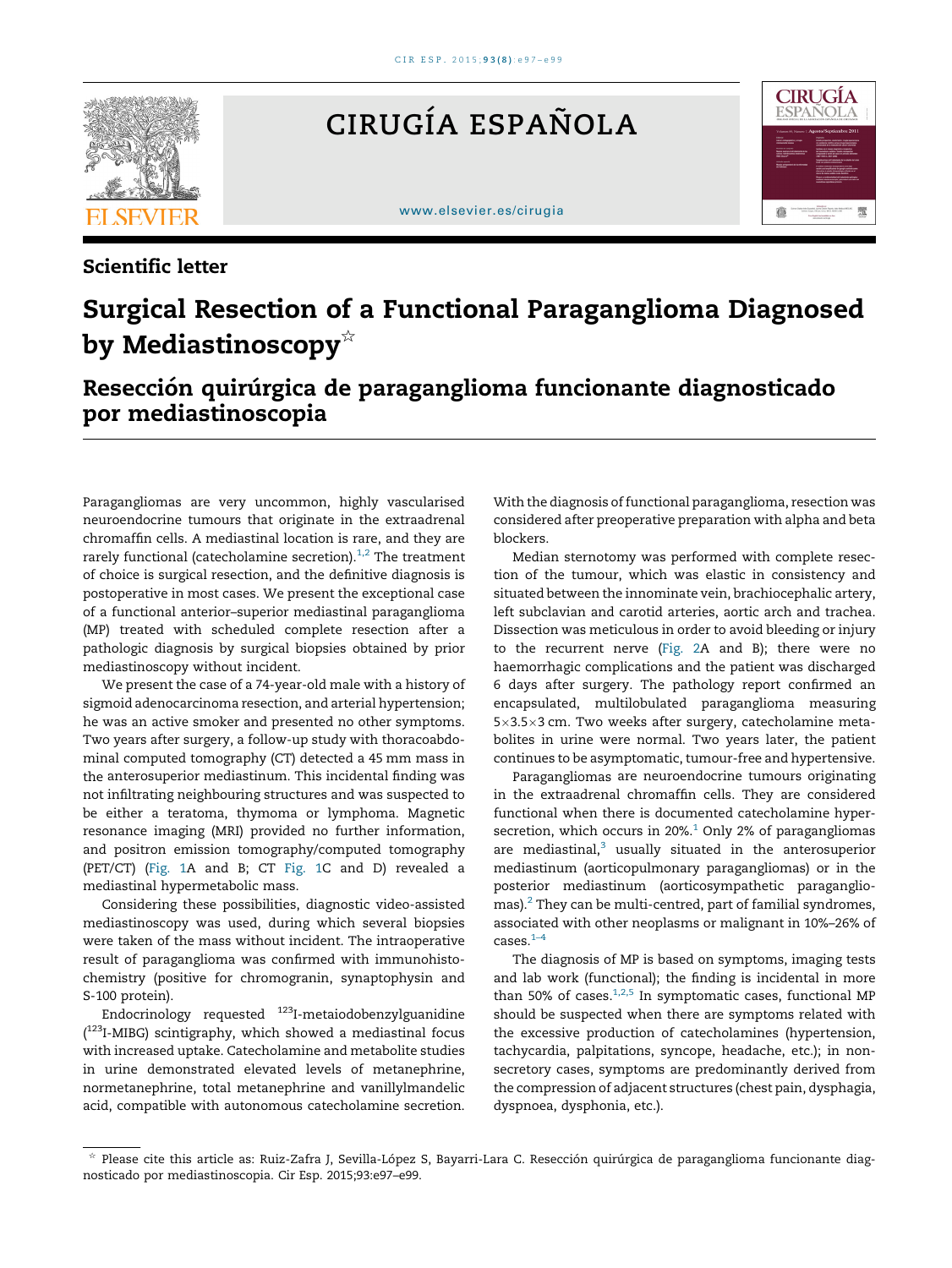<span id="page-1-0"></span>

Fig. 1 – (A) Tumour uptake in PET; (B) images of fusion in PET/CT; (C and D) tumour images in CT angiogram.

For localisation, CT and MRI are used. In functional cases, I-MIBG scintigraphy is used to locate multiple paragangliomas, and PET/CT is used to investigate metastatic disease. $1,2$ 

The definitive diagnosis is almost exclusively postoperative and determined by the pathology study. Even if suspected, diagnosis by aspiration cytology is dificult $4$  and biopsy should be avoided due to the risk of haemorrhage. $2,4$ 

The case described was an incidental finding on imaging tests. The diagnosis was reached by surgical biopsy using mediastinoscopy (which entailed the risk of massive bleeding<sup>[2](#page-2-0)</sup>)

because MP had not been included in the differential diagnosis of the mediastinal mass.

The treatment of choice for MP is complete surgical resection<sup> $2-6$ </sup> after preoperative preparation by a multidisciplinary team. The option of embolisation may be considered to diminish perioperative bleeding, although it is more often used in paragangliomas of the neck and carotid, or voluminous or posterior MP with expected difficulties for surgical exposure.<sup>[3,7,8](#page-2-0)</sup> Imaging tests are used to define the surgical approach, which depends on the location



Fig. 2 – (A) Surgical field with the partially dissected tumour; (B) surgical field with the tumour resected. AB: brachiocephalic artery; ACCI: left common carotid artery; VBI: left brachiocephalic vein; T: tumour.